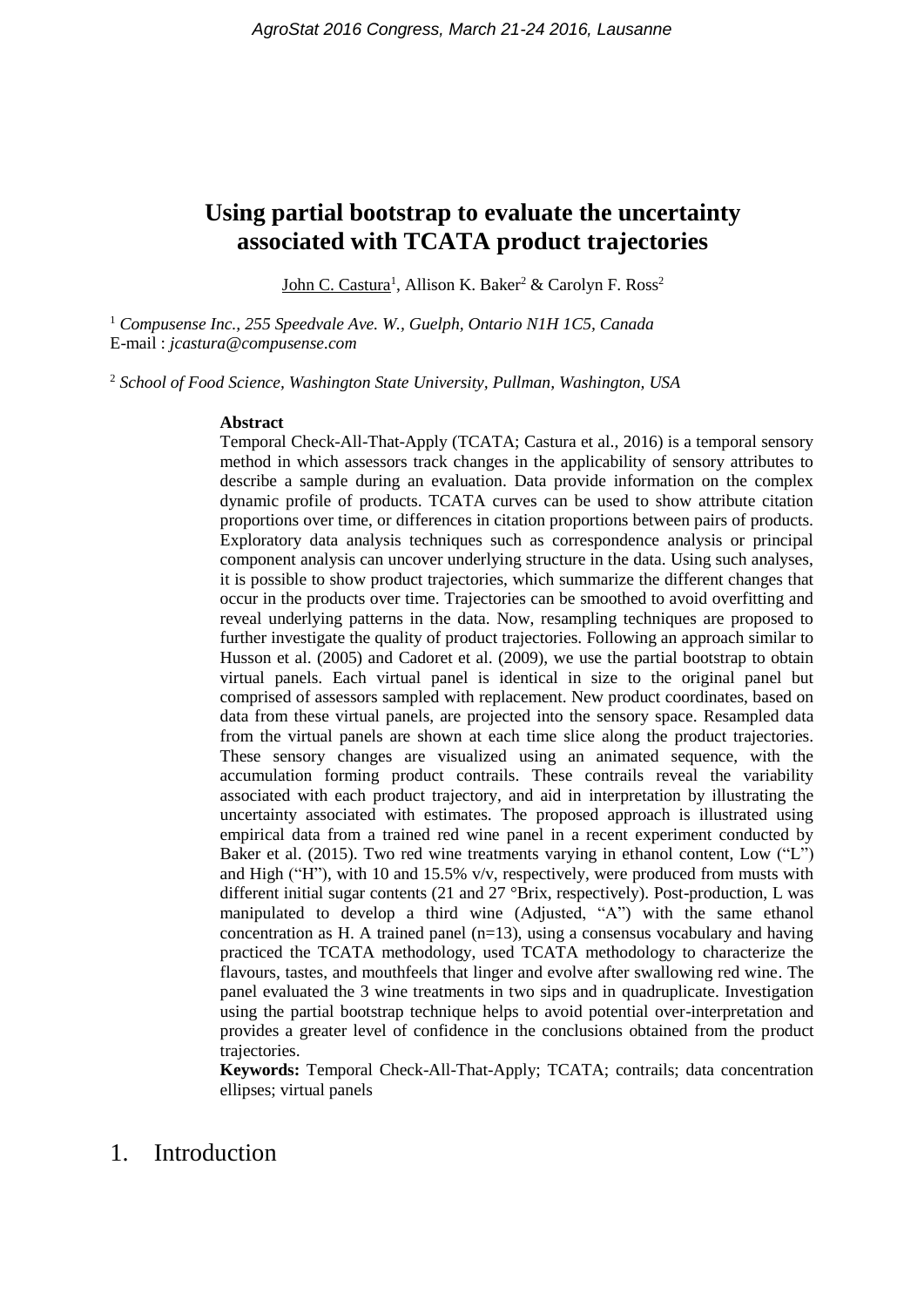Temporal Check-All-That-Apply (TCATA; Castura et al., 2016) is a temporal sensory method in which assessors characterize the sample by ensuring that at each moment the checked attributes characterize the sample being evaluated. Multivariate data analyses can be useful in providing a lower dimensional summary that increase interpretability, objectives that can be met by obtaining product trajectories from principal component analysis (PCA) on citation proportions for products on the attributes at multiple time slices, and joining adjacent time points. This presentation deals with how to understand these trajectories in the context of the uncertainty associated with TCATA data.

## 2. Exploratory data analyses

#### **2.1 Data**

Data discussed in this presentation came from a study discussed by Baker et al. (2015; 2016 submitted). Grapes were grown in the Columbia Valley, and used in winemaking on a pilot plant scale to create 3 wine treatments. Two red wine treatments varying in ethanol content, Low ("L") and High ("H"), with 10 and 15.5% v/v, respectively, were produced from musts with different initial sugar contents (21 and 27 °Brix, respectively). Post-production, L was manipulated to develop a third wine (Adjusted, "A") with the same ethanol concentration as H. A trained panel  $(n=13)$  was recruited, selected, and trained at Washington State University. The panel used a consensus vocabulary and practiced the TCATA methodology, then used TCATA methodology to characterize the flavours, tastes, and mouthfeels that linger and evolve after swallowing red wine. The panel used 9 sensory attributes, plus the attribute *Other* (not included in the analyses described herein). The panel evaluated the 3 wine treatments in two sips and in quadruplicate. The evaluation protocol for tasting had assessors sip the wine at 0 s, and expectorate and commence the evaluation at 10 s. The evaluation ended at 180 s.

#### **2.2 Trajectories**

Data were analyzed using PCA on the covariance matrix. Scores from adjacent time slices were joined to create raw trajectories for each treatment and sip (e.g. H1 refers to sip 1 of treatment H, whereas H2 refers to sip 2 of treatment H). Trajectories were then smoothed. The first two PCs are shown in Fig. 1.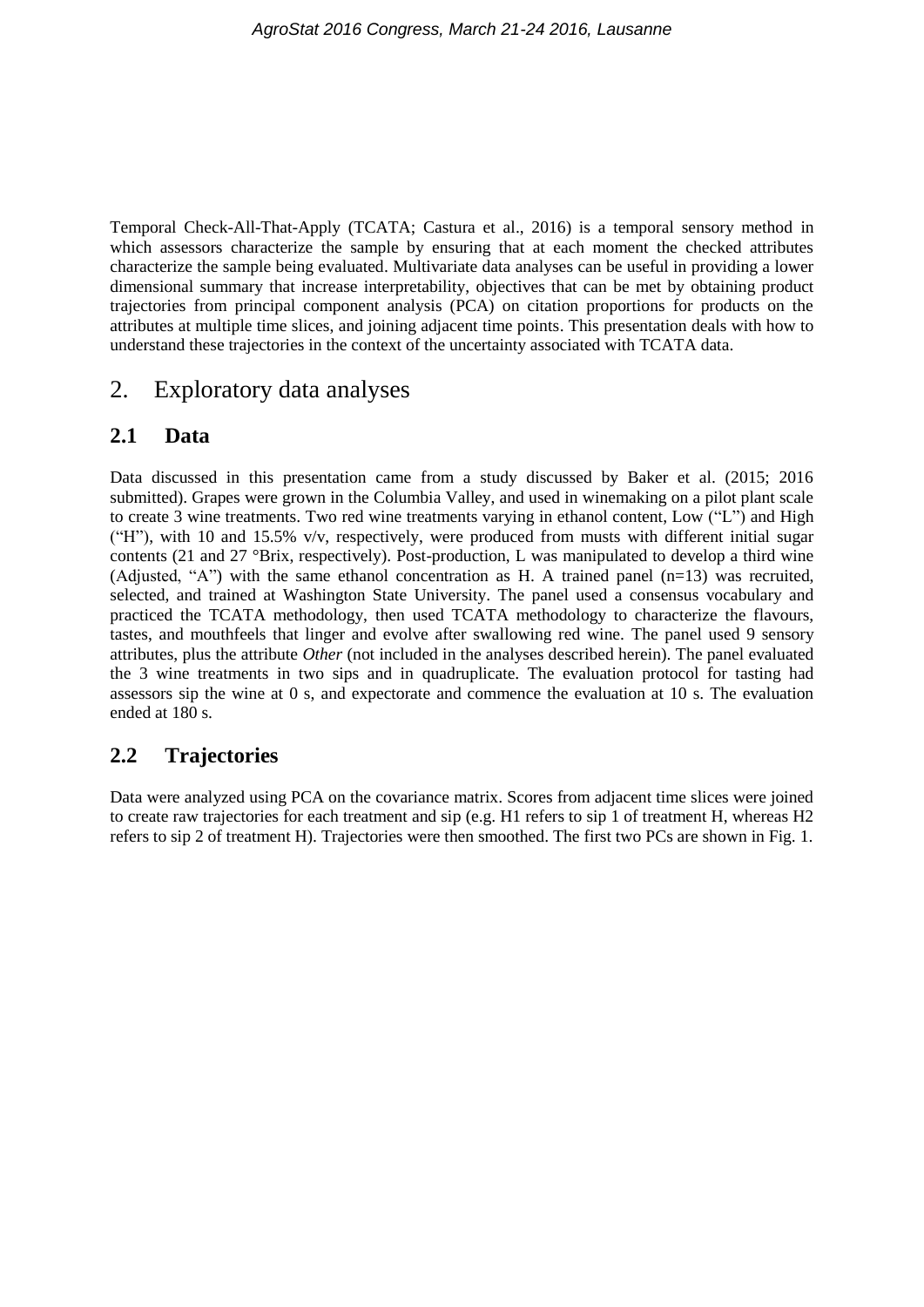

*Fig. 1. Smoothed trajectories for 2 sips for each of 3 wine treatments. The trajectories shown move in a clockwise direction, starting at and returning to the point at the far left, corresponding to a citation rate of zero for all attributes. Trajectories are all labelled at the 30-s time slice.* 

#### **2.3 Virtual panels**

Stratified sampling was conducted, such that assessors were sampled with replacement to create a large number of virtual panels, each the same size as the real panel (n=13). (In this manuscript, 499 virtual panels were used; note that results herein are unchanged provided that a sufficiently large number of virtual panels is used.) Based on PCA from the real panel, scores are obtained from the citation proportions for the virtual panel, and projected into the space. The approach is similar to the one used by Husson et al. (2005) and Cadoret (2009) for sensory data arising from static sensory evaluation methodologies.

#### **2.4 Contrails**

A cloud of points from the virtual panels is visualized. (The name "contrail" was given due to the similarity with the condensation trails created by airplanes due to water vapour and localized pressure changes.) Each contrail is overlaid with the corresponding trajectory, providing assurance that the smoothed trajectories summarizes the data well (Fig. 2).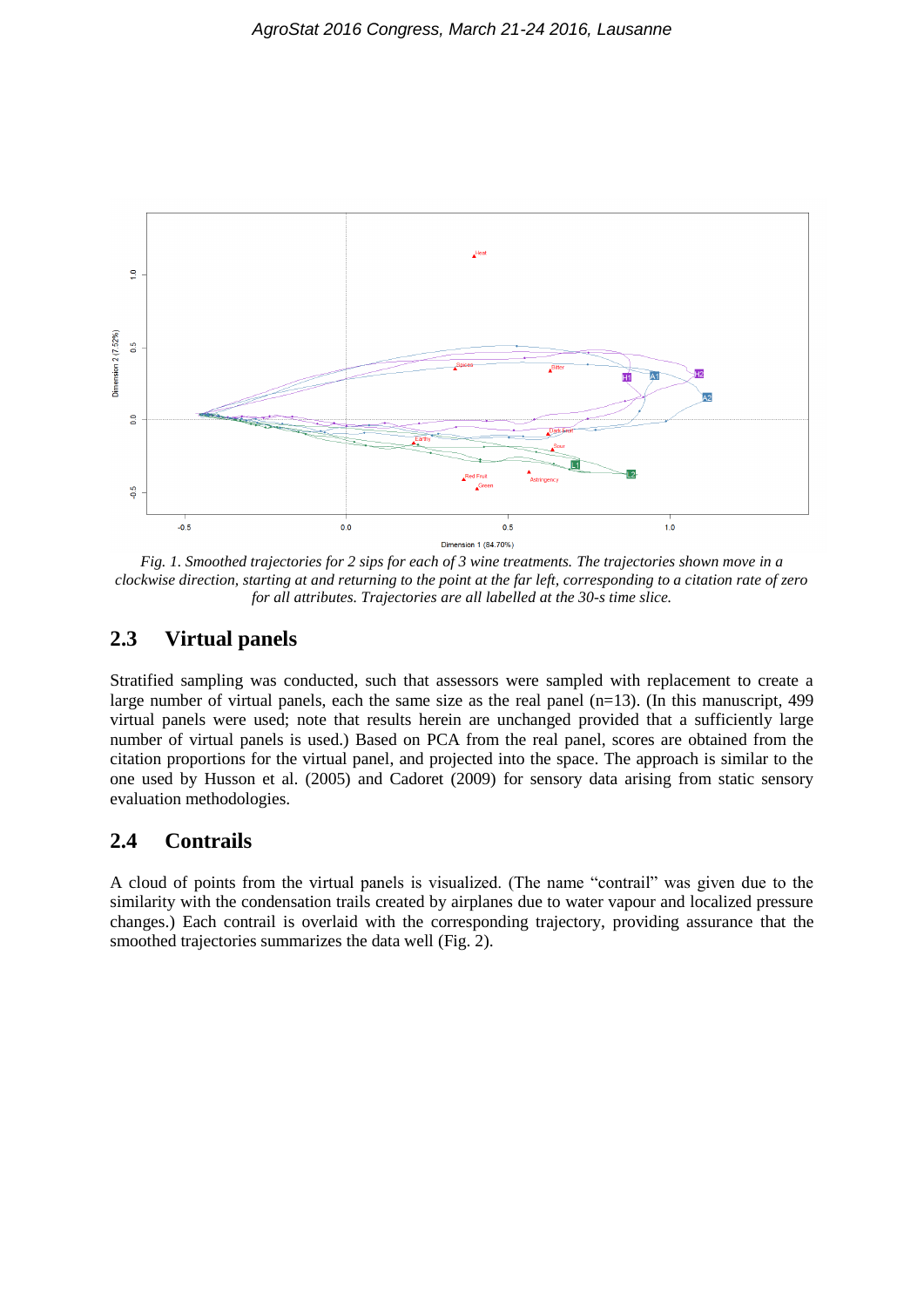

#### **2.5 Data concentration ellipses**

Data concentration ellipses (Fox et al., 2011; Friendly et al., 2013) can be established for the virtual panel's scores for each product and sips at a given time slice such that, under the assumption of bivariate normality, the ellipse covers a pre-specified percentage of the projected scores from the virtual panels.



*Fig. 3. Data concentration ellipses for Sip 2 data for each of the three wine treatments. The 40%, 68%, and 95% data concentration ellipses are indicated by the dotted inner ellipses, dashed middle ellipses, and solid outer ellipses, respectively.*